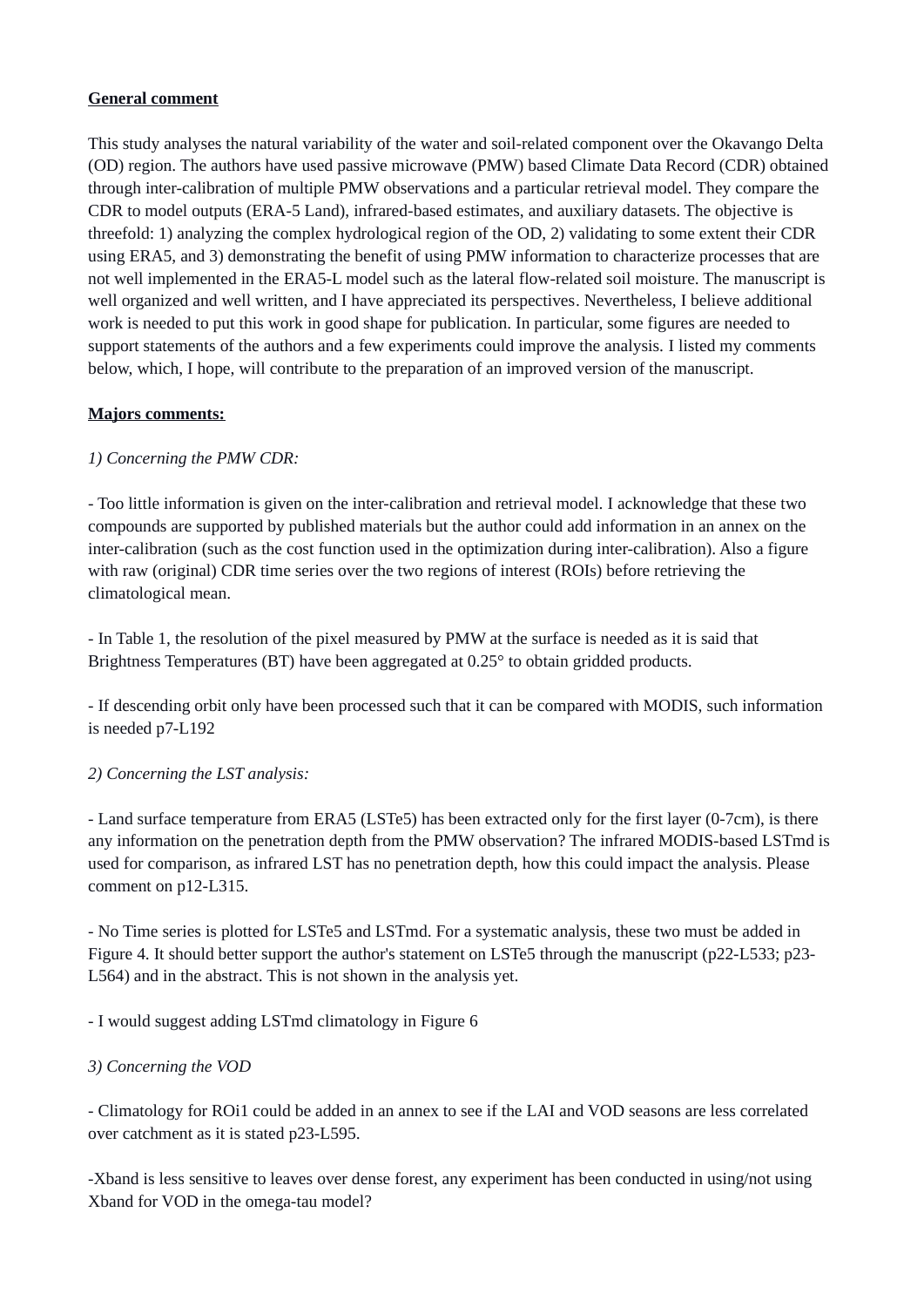#### *4) Concerning the Figures:*

- All scatterplots must have Xlabel and Ylabel for clearer reading. I suggest introducing correlation numbers inside the figures.

- All correlation numbers must have at most 3 digits as the 4th is not meaningful.

- "Absolute anomalies" in the title is misleading as "absolute" has another mathematical meaning. Replace by "raw"?

-add PRim in Figure 5 as well as PRe5 and PRim for RO1 (can be in annexes) as it is stated that PRe5 has high positive anomalies over the catchment (p21-L478) with no supporting information.

*5) Concerning the Linear regression experiment:*

- RMSE for Z-score is difficult to analyze, pleased replace by bias and std metrics in table2

- Please consider doing the Linear regression experiment for the catchment ROI1 to see if the SSM is more related to the precipitation upstream (as stated p22-L517).

- In the Table specify the considered ROI.

- It said that OIAD show some lagging from ORD, could you find optimal lag with cross-correlation between ORD-SSM and SSM-OIAD. This might lead to finding some buffering effect in SSM between ORD and OIAD.

#### **Minors comments :**

-p2-L36, miss-record -p2-L51, "the The" -p3-L63, BAMS, acronym is not defined -p3-L93, PMW is not defined, -p4-L111, use Section instead of "Chapter" -p4-L114, LPRM is not defined yet E5L should be E5 -p7-L195, The sentence is misleading since not only the Xband is used -p9-L224, what is an E-type gauge? -p11-L289, VODCA is not defined -add Z-score equation -Caption of figure 3 seems misplaced (not attached to the figure on the same page) -p21-L474, what "memory" replaces to buffer effect? -p21-L489, SSM not SM